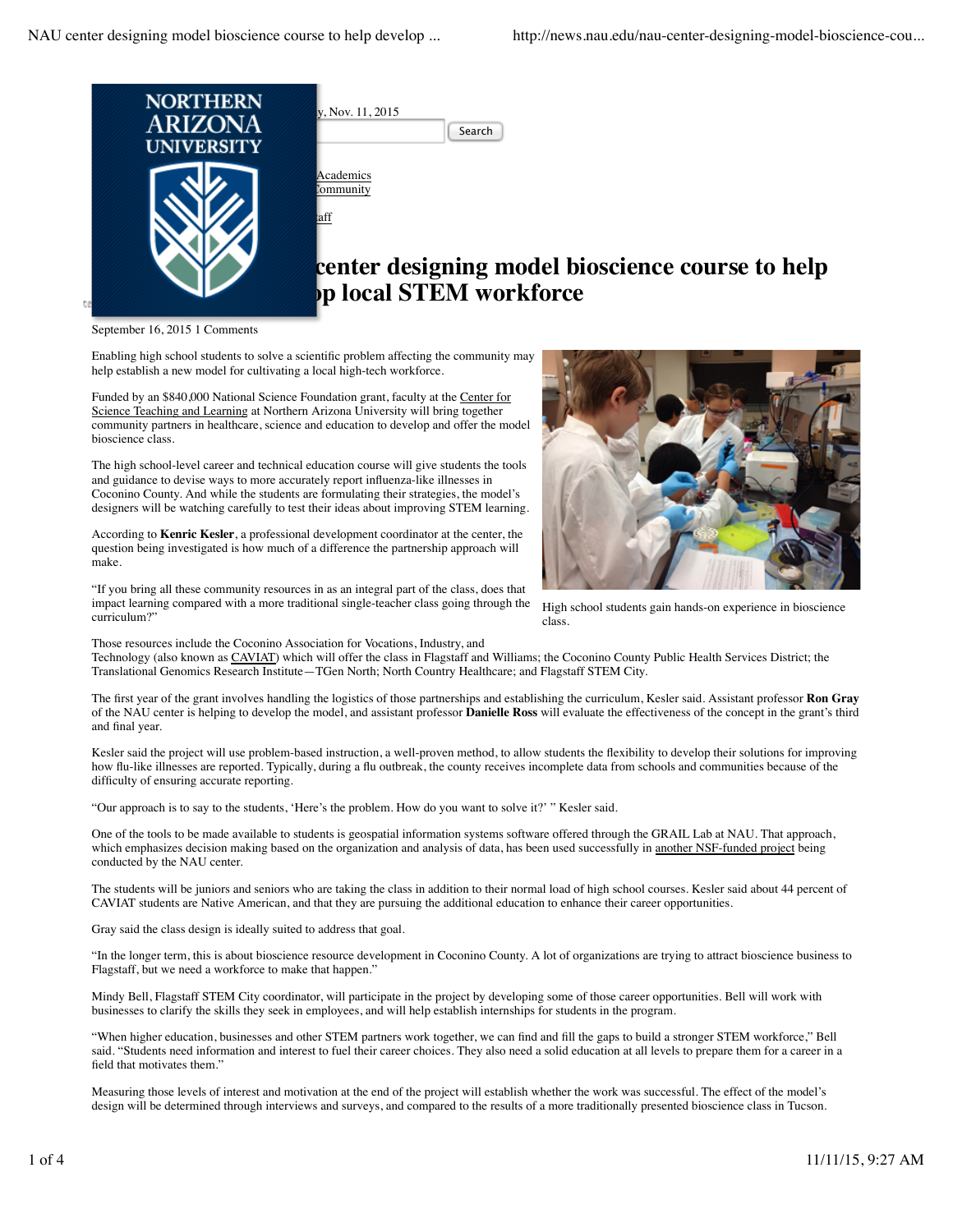Kesler said he hopes the project will show that "if you really want to enact change in the schools, this is one way to do it."

The class will be ready for its first students in fall 2016.

**43**

**One Response to** *NAU center designing model bioscience course to help develop local STEM workforce*

*Carla Crone* October 2, 2015 1.

This program will be ready for students in Fall 2016. Could a sophomore in high school participate in Fall 2016?

Reply

## **Leave a Reply**

Your email address will not be published. Required fields are marked  $*$ 

| Name *   Name *                                                                                                          |                  |
|--------------------------------------------------------------------------------------------------------------------------|------------------|
| Email $*$                                                                                                                | Email *          |
|                                                                                                                          | Website Web Site |
|                                                                                                                          | Comment          |
| Comment                                                                                                                  |                  |
| <b>Post Comment</b>                                                                                                      |                  |
| <b>a</b> freint@<br><b>More Research &amp; Academic News</b><br>Mixed-conifer forests at risk for high-severity wildfire |                  |

**NAU students dig into history and conserve archaeological sites in Belize**

**New technology takes NAU students back 2 million years**

**Alleviating traumatic memories through eye movement therapy**

**NAU researcher finds forest treatment contributes to increased snowpack**

## **Latest Site Activity**



**NAU named 'Best for Vets' and military friendly** Two on-campus veteran centers and online support earns the university a top 100 ranking in the nation.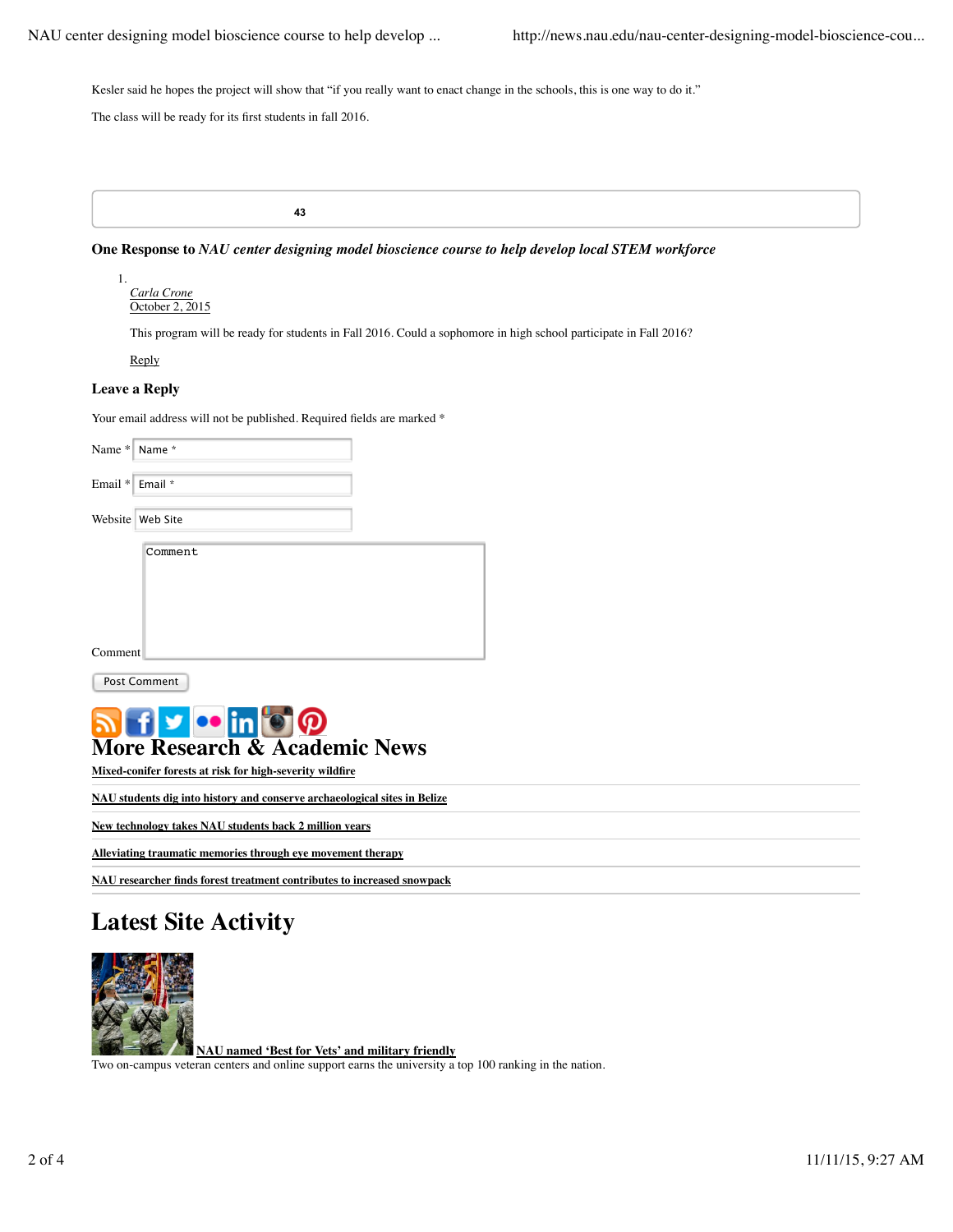

## **NAU football hosts faculty and staff appreciation game**

NAU Football will face Sacramento State in the final home game of the season, and discounted tickets for faculty and staff are available.



**Finding home and balance at NAU** Valentine: During Native American Heritage Month, I am thankful for the services that make NAU a community.



**NAU celebrates Native American Heritage Month**

The campus community is encouraged to participate and attend events throughout the month, which highlight Native American accomplishments, contributions and talents.



**Mixed-conifer forests at risk for high-severity wildfire**

An increase of forest restoration is required to protect mixed-conifer forests and increase ecosystem resilience.



**NAU's new generation of veterans** McCrorie: Recognizing veterans who keep our country strong.

## **Editor's Picks**



**Trek to Arctic lake brings NAU researchers a step closer to refined watershed model** Lessons from the Arctic can be applied to understanding changes in the climate.



**NAU center designing model bioscience course to help develop local STEM workforce** Community and business partnerships provide problem-solving opportunity for students.



**New NAU building rises to meet science education needs** Modern labs, meeting spaces and classrooms will transform chemistry education at NAU.